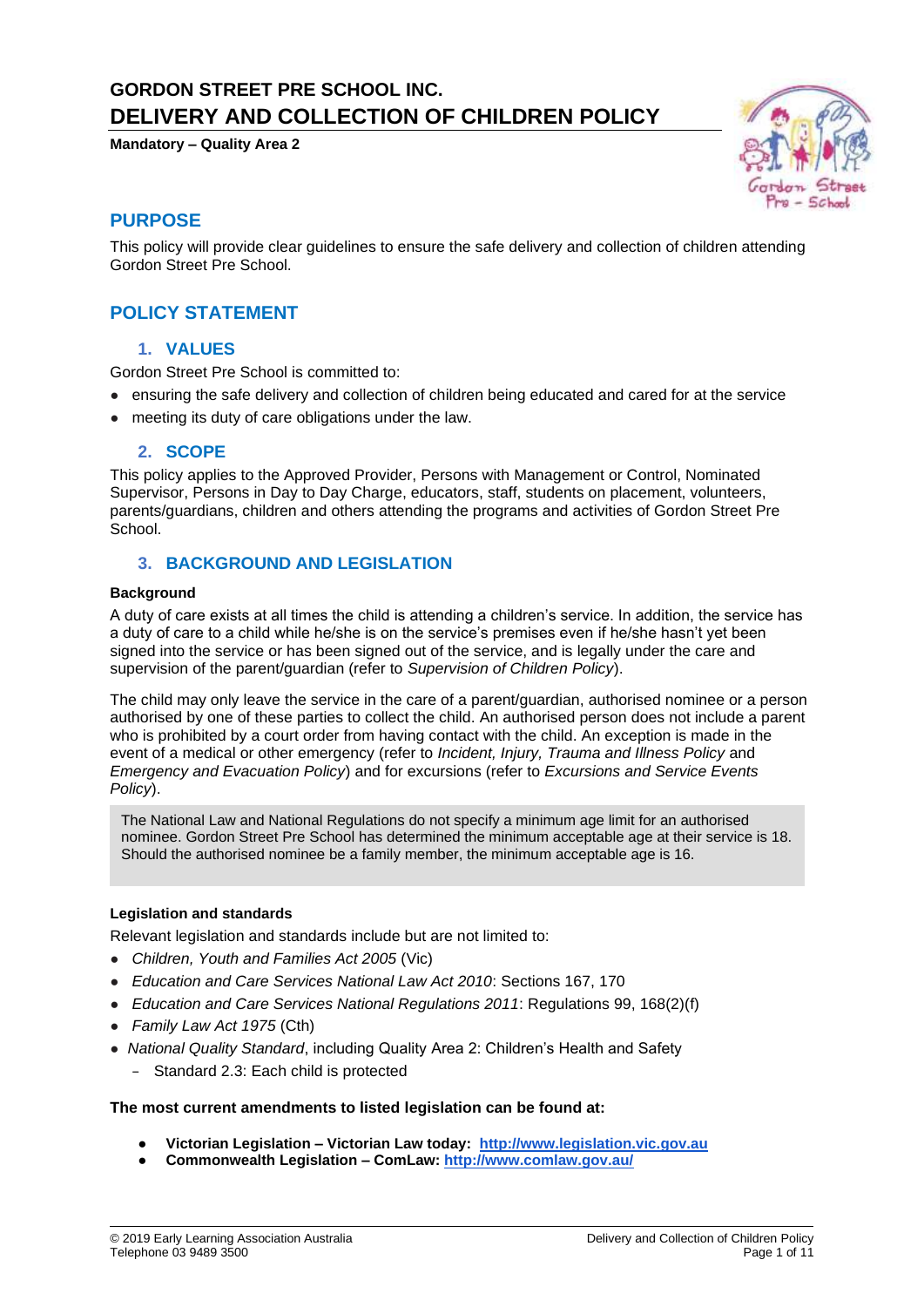### **4. DEFINITIONS**

The terms defined in this section relate specifically to this policy. For commonly used terms e.g. Approved Provider, Nominated Supervisor, Regulatory Authority etc. refer to the *General Definitions* section of this manual.

**Attendance record:** Kept by the service to record details of each child attending the service including name, time of arrival and departure, signature of person delivering and collecting the child or of the Nominated Supervisor or educator (Regulation 158(1)).

**Authorised nominee:** (In relation to this policy) a person who has been given written authority by the parents/guardians of a child to collect that child from the education and care service. These details will be in the child's enrolment record in Enrol Now.

The National Law and National Regulations do not specify a minimum age limit for an authorised nominee. Gordon Street Pre School has determined the minimum acceptable age at their service is 18. Should the authorised nominee be a family member, the minimum acceptable age is 16.

**Duty of care:** A common law concept that refers to the responsibilities of organisations to provide people with an adequate level of protection against harm and all reasonable foreseeable risk of injury.

**Inappropriate person:** A person who may pose a risk to the health, safety or wellbeing of any child attending the education and care service, or whose behaviour or state of mind make it inappropriate for him/her to be on the premises e.g. a person under the influence of drugs or alcohol (Act 171(3)).

**Incident, Injury, Trauma and Illness Record:** Contains details of any incident, injury, trauma or illness that occurs while the child is being educated and cared for by the service. Any incident, injury, trauma or illness must be recorded as soon as is practicable but not later than 24 hours after the occurrence. Details required include the:

- name and age of the child
- circumstances leading to the incident, injury, trauma or illness (including any symptoms)
- time and date
- details of action taken by the service including any medication administered, first aid provided or medical personnel contacted
- details of any witnesses
- names of any person the service notified or attempted to notify, and the time and date of this
- signature of the person making the entry, and time and date of this.

These details must be kept for the period of time specified in Regulation 183. A sample *Incident, Injury, Trauma and Illness Record* is available on the ACECQA website.

**Medication record:** Contains details for each child to whom medication is to be administered by the service. This includes the child's name, signed authorisation to administer medication and a record of the medication administered, including time, date, dosage, manner of administration, name and signature of person administering the medication and of the person checking the medication if required (Regulation 92). A sample medication record is available on the ACECQA website.

**Serious incident:** A serious incident is defined in Regulation 12 as:

- the death of a child while being educated and cared for by the service
- any incident involving an injury or trauma, or the illness of a child that requires or ought to have required:
	- attention of a registered medical practitioner, or
	- attendance at a hospital

Examples include whooping cough, broken limb, anaphylaxis reaction

- any incident requiring attendance by emergency services
- a circumstance where a child appears to be missing, is unaccounted for, has been removed from the service contrary to the Regulations, or has been locked in or out of the service premises.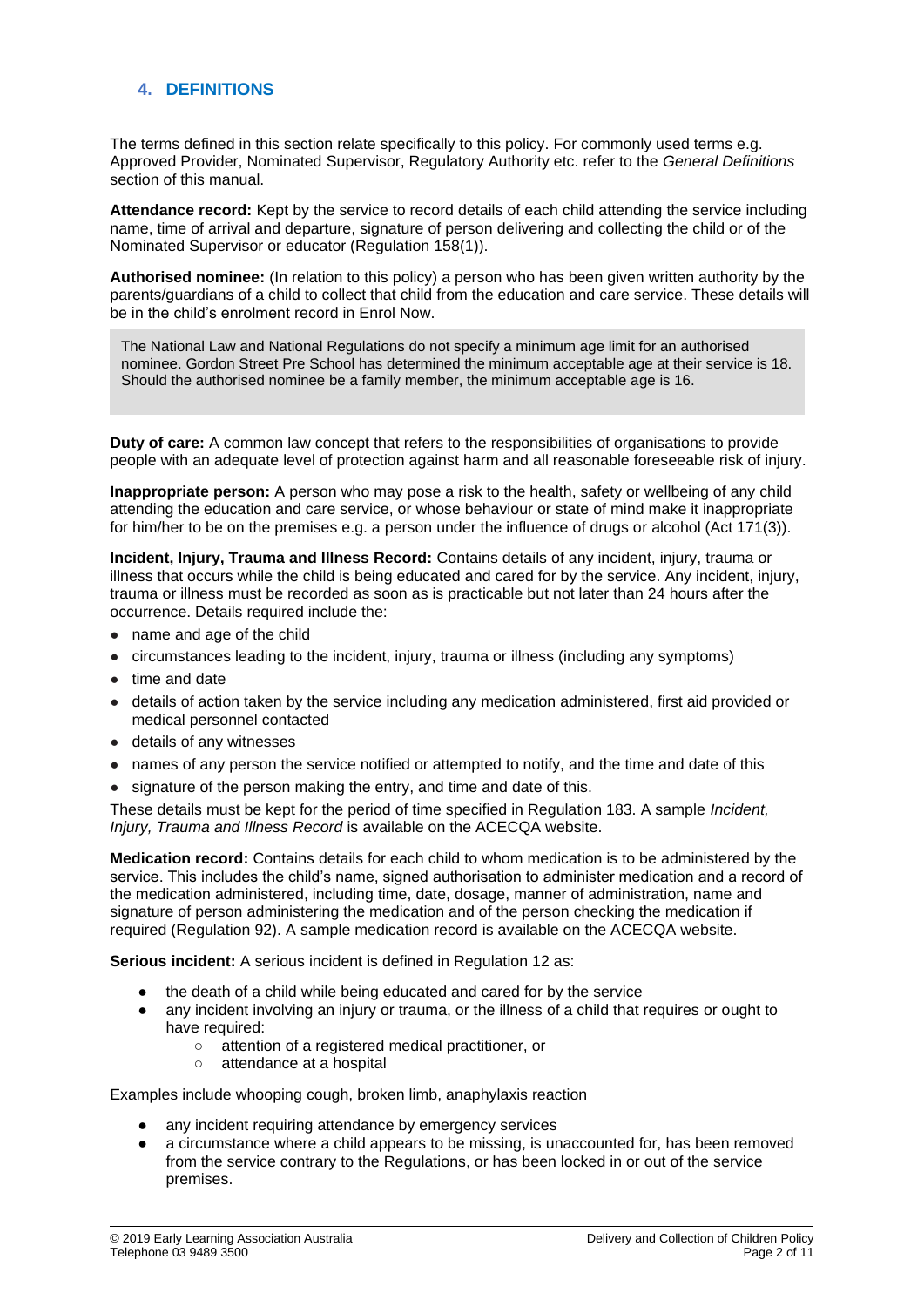The Approved Provider must notify the Regulatory Authority (DET) in writing within 24 hours of a serious incident occurring at the service (Regulation 172(2)(a)). The Notification of a Serious Incident Form (available on the ACECQA website) is to be completed and submitted online using the National Quality Agenda IT System (NQA ITS). Records are required to be retained for the periods specified in Regulation 183.

**Unauthorised person:** (in relation to this policy) is any person who has not been listed as an authorised nominee on the child's enrolment record.

### **5. SOURCES AND RELATED POLICIES**

#### **Sources**

- Australian Children's Education and Care Quality Authority (ACECQA): [www.acecqa.gov.au](http://www.acecqa.gov.au/)
- Department of Education and Training (DET), Licensed Children's Services, phone 1300 307 415 or email [licensed.childrens.services@edumail.vic.gov.au](mailto:licensed.childrens.services@edumail.vic.gov.au)

#### **Service policies**

- *Acceptance and Refusal of Authorisations Policy*
- *Child Safe Environment Policy*
- *Dealing with Medical Conditions Policy*
- *Emergency and Evacuation Policy*
- *Enrolment and Orientation Policy*
- *Excursions and Service Events Policy*
- *Fees Policy*
- *Incident, Injury, Trauma and Illness Policy*
- *Privacy and Confidentiality Policy*
- *Road Safety and Safe Transport Policy*
- *Supervision of Children Policy*

## **PROCEDURES**

#### **The Approved Provider or Persons with Management and Control is responsible for:**

- ensuring parents/guardians have completed the authorised nominee (refer to *Definitions*) section of their child's enrolment record in Enrol Now, and that the form is signed and dated (refer to *Enrolment and Orientation Policy*)
- ensuring parents/guardians sign the Visitor Log Book when they visit the kinder to perform parent helper duties, attend working bees or any times outside of their child's drop off/pick up time.
- providing an attendance record (refer to *Definitions*) that meets the requirements of Regulation 158(1) and is signed by the parent/guardian or authorised nominee on delivery and collection of their child from the service every day
- ensuring a child does not leave the service except with a parent/quardian or authorised nominee, or with the written authorisation of one of these (refer to Attachment 2 – Authorisation Form) or in the case of a medical or other emergency (Regulation 99) (refer to *Acceptance and Refusal of Authorisations Policy*, *Dealing with Medical Conditions Policy*, *Incident, Injury Trauma and Illness Policy* and *Child Safe Environment Policy*)
- ensuring a child is not taken outside the service premises on an excursion except with the written authorisation of a parent/guardian or authorised nominee (refer to *Excursions and Service Events Policy*)
- ensuring authorisation procedures are in place for excursions and other service events (refer to *Excursions and Service Events Policy*)
- ensuring that there are procedures in place when a child is given into the care of another person, such as for a medical or other emergency (refer to *Emergency and Evacuation Policy* and *Incident, Injury, Trauma and Illness Policy*)
- ensuring that there are procedures in place when a parent/guardian or authorised nominee telephones the service to advise that a person not listed on their child's enrolment record in Enrol Now will be collecting their child (refer to Attachment 1 – Authorisation procedures)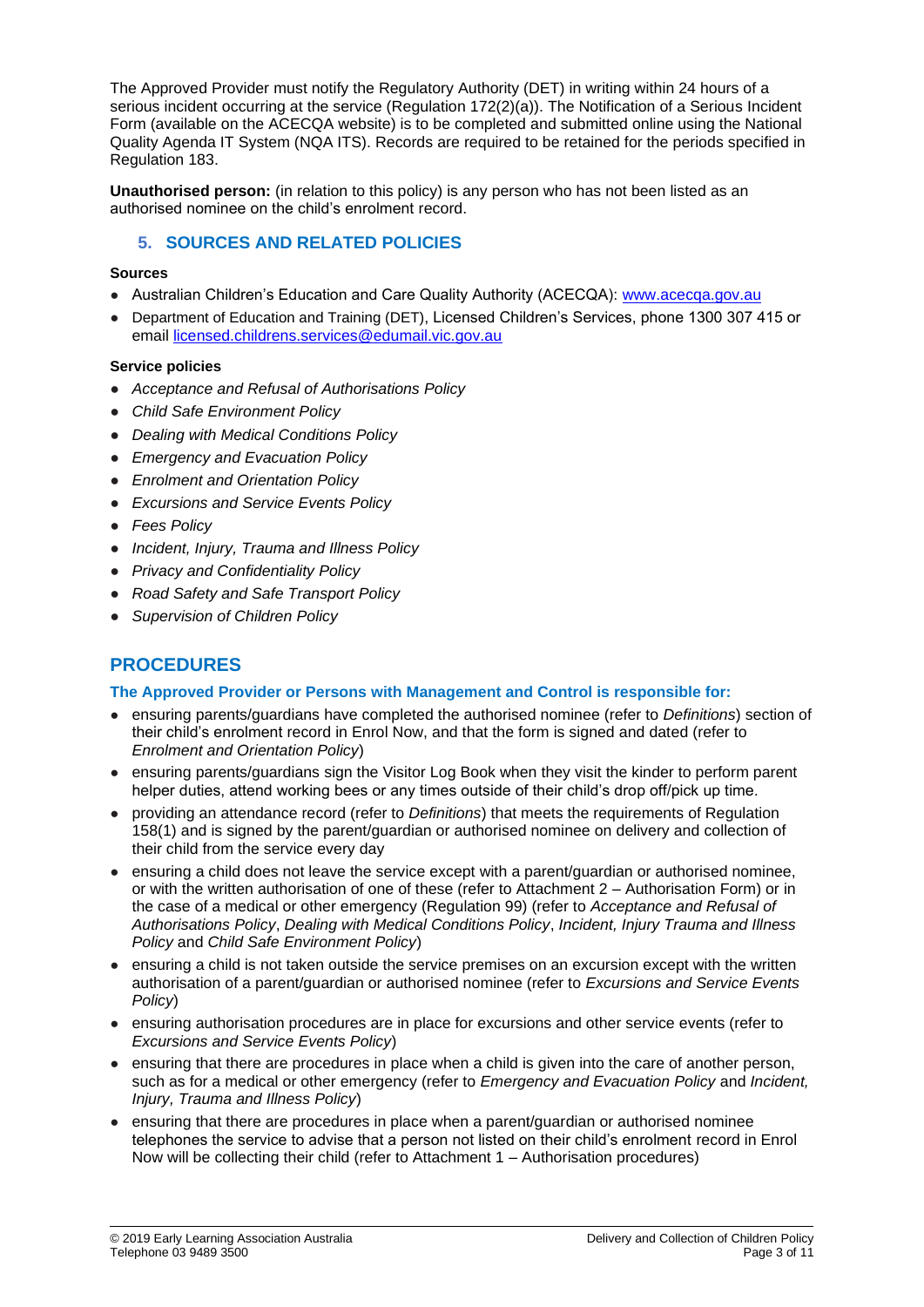- ensuring that parents/guardians or authorised nominees are contacted in the event that an unauthorised person arrives to collect a child from the service, and that appropriate procedures are followed (refer to Attachment 1 – Authorisation procedures)
- ensuring that there are procedures in place if an inappropriate person (refer to *Definitions*) attempts to collect a child from the service (refer to Attachment 3 – Procedures to ensure the safe collection of children)
- keeping a written record of all visitors to the service, including time of arrival and departure
- ensuring procedures are in place for the care of a child who has not been collected from the service on time (refer to Attachment 4 – Procedures for the late collection of children)
- ensuring that the educator-to-child ratios are maintained at all times children are in attendance at the service (including when children are collected late from the service) according to the requirements of Regulations 123 and 360 (refer also to *Supervision of Children Policy*)
- notifying DET in writing within 24 hours, and the parents as soon as is practicable, in the event of a serious incident (refer to *Definitions*), including when a child has left the service unattended by an adult or with an unauthorised person (Regulations 12, 86, 176)
- providing parents/guardians with information regarding procedures for delivery and collection of children prior to their child's commencement at the service
- ensuring that educators and staff comply with the service's *Road Safety and Safe Transport Policy*
- encouraging parents/guardians to comply with the service's *Road Safety and Safe Transport Policy*.

### **The Nominated Supervisor or Person in Day to Day Charge is responsible for:**

- ensuring a child does not leave the service except with a parent/guardian or authorised nominee, or with the written authorisation of one of these (refer to Attachment 2 – Authorisation Form) or in the case of a medical or other emergency (refer to *Acceptance and Refusal of Authorisations Policy*, *Dealing with Medical Conditions Policy*, *Incident, Injury Trauma and Illness Policy* and *Child Safe Environment Policy*)
- ensuring parents/guardians sign the Visitor Log Book when they visit the kinder to perform parent helper duties, attend working bees or any times outside of their child's drop off/pick up time.
- ensuring a child is not taken outside the service premises on an excursion except with the written authorisation of a parent/guardian or authorised nominee (refer to *Excursions and Service Events Policy*)
- ensuring that educator-to-child ratios are maintained at all times children are in attendance at the service (including when children are collected late from the service) according to the requirements of Regulations 123 and 360 (refer also to *Supervision of Children Policy*)
- ensuring children are adequately supervised at all times (refer to *Supervision of Children Policy*)
- following the authorisation procedures listed in Attachment 1
- following the procedures to ensure the safe collection of children (refer to Attachment  $3 -$ Procedures to ensure the safe collection of children)
- following the procedures for late collection of children (refer to Attachment 4 Procedures for the late collection of children)
- ensuring that educators and staff comply with the service's *Road Safety and Safe Transport Policy*
- encouraging parents/guardians to comply with the service's *Road Safety and Safe Transport Policy*.

#### **Educators and all other staff are responsible for:**

- ensuring the attendance record is signed by the parent/guardian, authorised nominee, Nominated Supervisor or an educator, detailing the child's time of arrival and departure from the service (Regulation 158(1))
- ensuring parents/guardians sign the Visitor Log Book when they visit the kinder to perform parent helper duties, attend working bees or any times outside of their child's drop off/pick up time.
- developing safety procedures for the mass arrival and departure of children from the service
- refusing to allow a child to depart from the service with a person who is not the parent/guardian or authorised nominee, or where there is not written authorisation of one of these (refer to Attachment 2 – Authorisation Form) (refer also to *Acceptance and Refusal of Authorisations Policy*)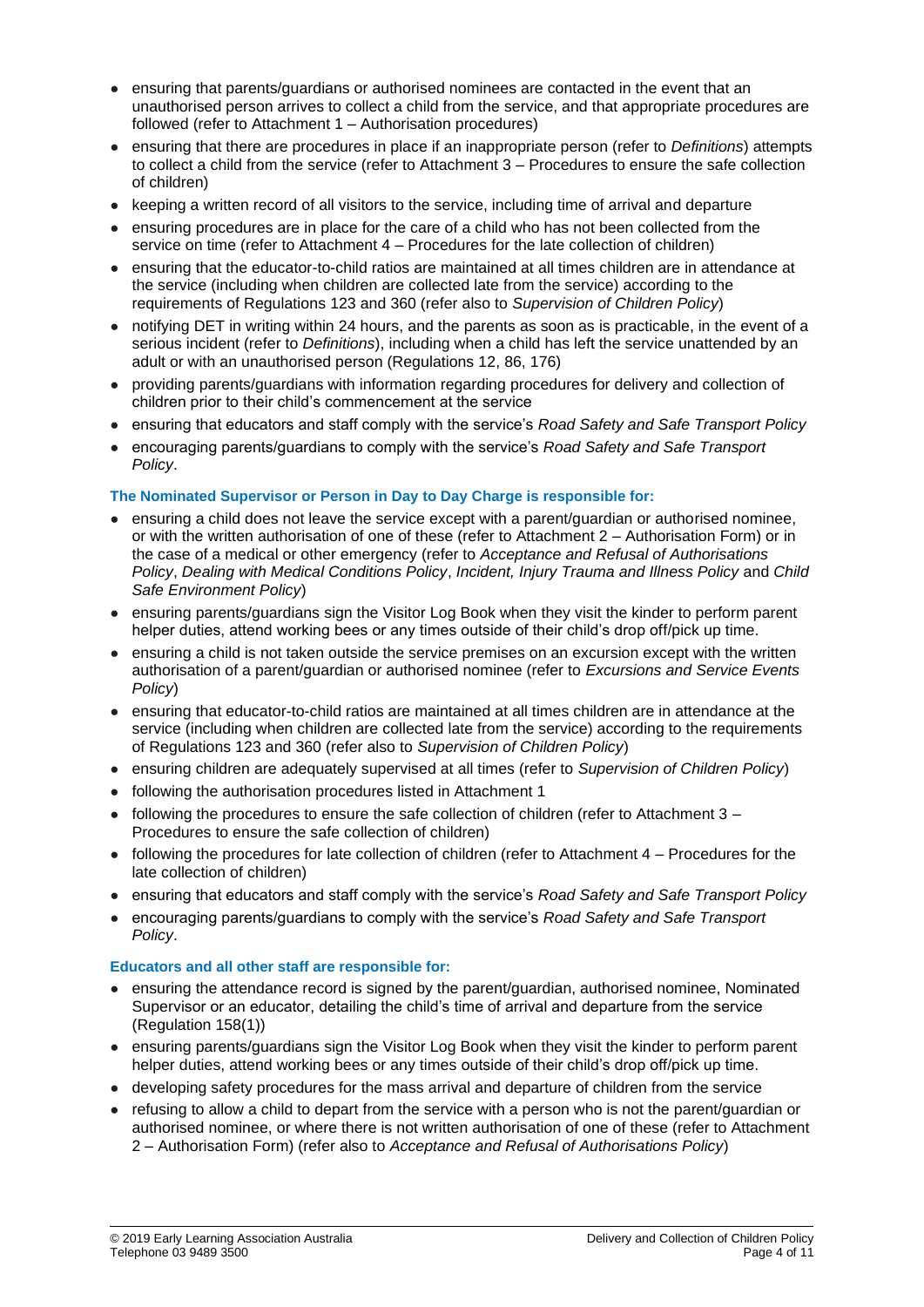- implementing the authorisation procedures outlined in Attachment 1 in the event that a parent/guardian or authorised nominee telephones the service to advise that a person not listed on their child's enrolment record in Enrol Now will be collecting their child
- following the authorisation procedures (Attachment 1) and contacting the parents/guardians or authorised nominees if an unauthorised person arrives to collect a child from the service
- following procedures in the event that an inappropriate person (refer to *Definitions*) attempts to collect a child from the service (refer to Attachment 3 – Procedures to ensure the safe collection of children)
- informing the Approved Provider as soon as is practicable, but within 24 hours, if a child has left the service unattended by an adult or with an unauthorised person (refer to *Definitions*)
- following procedures for the late collection of children (refer to Attachment 4 Procedures for the late collection of children)
- maintaining educator-to-child ratios at all times children are in attendance at the service (including when children are collected late from the service)
- ensuring the entry/exit doors and gates are kept closed during program hours
- displaving an up-to-date list of the telephone numbers of the Approved Provider, DET, Child FIRST, DHS Child Protection Service and the local police station
- complying with the service's *Road Safety and Safe Transport Policy*.

#### **Parents/guardians are responsible for:**

- completing and signing the authorised nominee section of their child's enrolment record in Enrol Now before their child attends the service
- signing the Visitor Log Book when they visit the kinder to perform parent helper duties, attend working bees or any times outside of their child's drop off/pick up time.
- signing and dating permission forms for excursions
- signing the attendance record as their child arrives at and departs from the service
- ensuring educators are aware that their child has arrived at/been collected from the service
- collecting their child on time at the end of each session/day
- alerting educators if they are likely to be late collecting their child
- providing written authorisation where children require medication to be administered by educators/staff, and signing and dating it for inclusion in the child's medication record (refer to *Definitions*)
- supervising their own child before signing them into the program and after they have signed them out of the program
- familiarising themselves with the service's *Road Safety and Safe Transport Policy*
- supervising other children in their care, including siblings, while attending or assisting at the service
- paying a late-collection fee for repeated late collection of children. Determined by the Committee (refer to the service's *Fee's Policy*).

#### **Volunteers and students, while at the service, are responsible for following this policy and its procedures.**

### **EVALUATION**

In order to assess whether the values and purposes of the policy have been achieved, the Approved Provider will:

- regularly seek feedback from everyone affected by the policy regarding its effectiveness
- monitor the implementation, compliance, complaints and incidents in relation to this policy
- keep the policy up to date with current legislation, research, policy and best practice
- revise the policy and procedures as part of the service's policy review cycle, or as required
- notify parents/guardians at least 14 days before making any changes to this policy or its procedures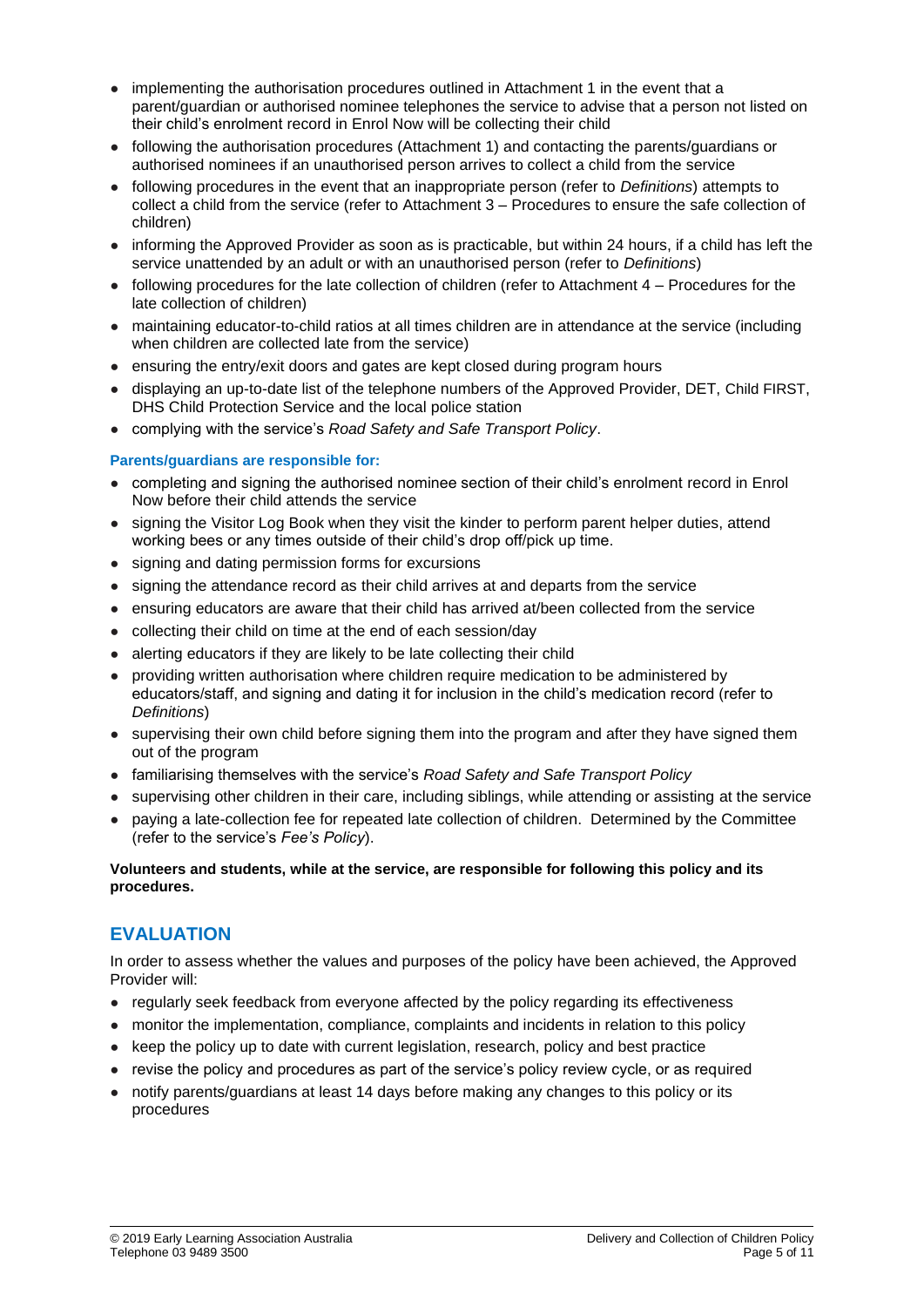## **ATTACHMENTS**

- Attachment 1: Authorisation procedures
- Attachment 2: Authorisation Form One off Occasion
- Attachment 3: Authorisation Form Permanently Add an Authorised Person
- Attachment 4: Procedures to ensure the safe collection of children
- Attachment 5: Procedures for the late collection of children

### **AUTHORISATION**

This policy was adopted by the Approved Provider of Gordon Street Pre School on **17 MAY 2021**

### **REVIEW DATE: 17 MAY 2023**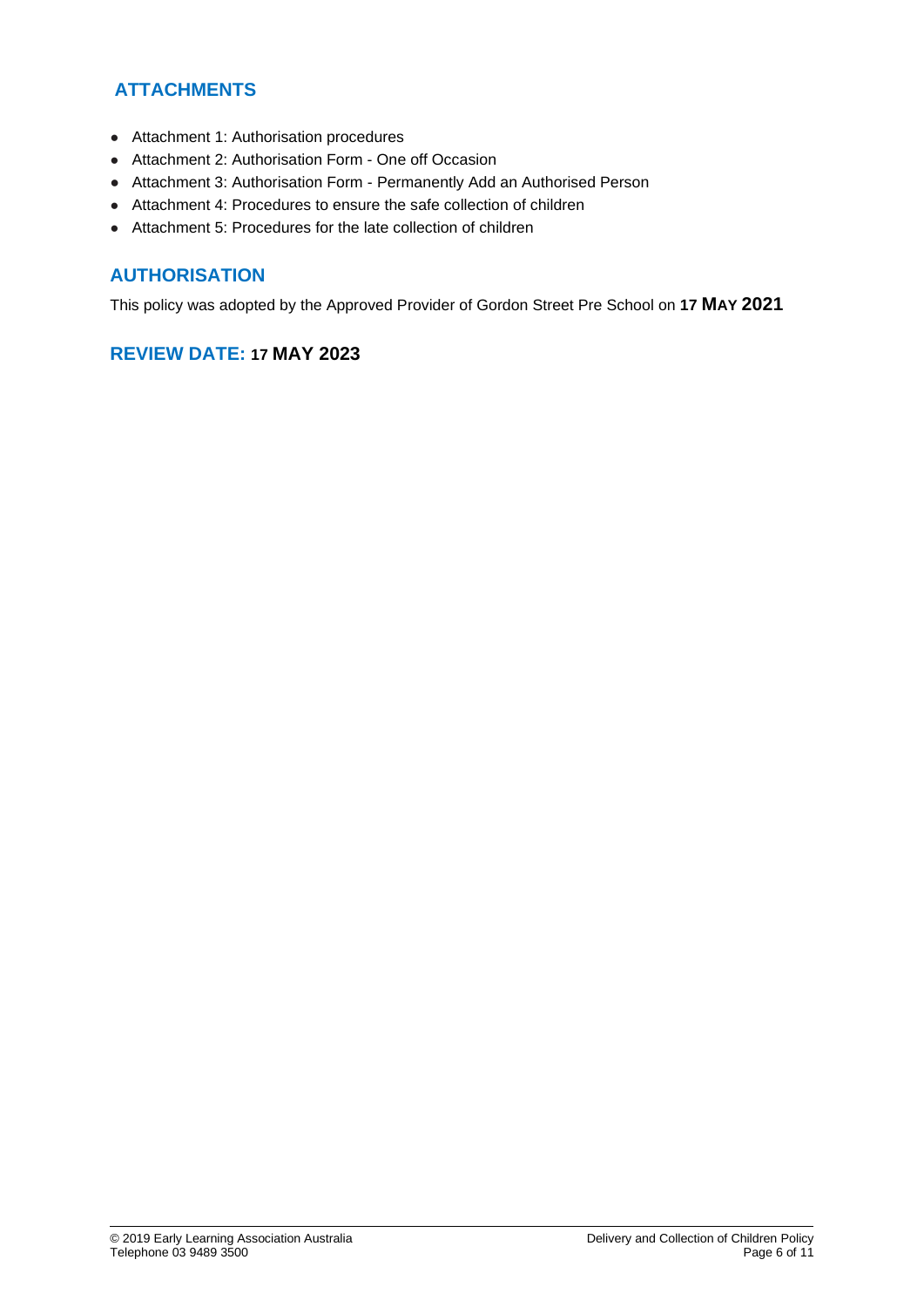

**These procedures are to be followed when a child is collected by an unauthorised person, including where a parent/guardian or authorised nominee telephones the service to notify that such a person will be collecting their child.**

The Nominated Supervisor or Early Childhood Teacher will:

- 1. request that the parent/guardian or authorised nominee email the authorisation if it is possible to do so, detailing the name, address and telephone number of the person who will be collecting the child
- 2. accept a verbal authorisation over the phone from the child's parent/guardian, that an unauthorised person will collect the child.
	- 2.1 all details of the person collecting the child, including the name, address and telephone number of the person must be detailed on an Authorisation Form, returned to the centre before the next session.
	- 2.2 two educators take the verbal authorisation message (recommended by DET)
	- 2.3 the verbal authorisation is documented and stored in the group enrolment folder for follow-up
	- 2.4 photo identification is obtained to confirm the person's identity on arrival at the service (if this person is not known to the Educators)
	- 2.5 ensure that parents/guardians or authorised nominees follow up a verbal authorisation by completing an Authorisation Form (Attachment 2) when next at the service, or by adding details of the new authorised nominee to the child's enrolment record in Enrol Now
- 3. ensure that email authorisation is stored in the group enrolment folder
- 4. ensure the attendance record is completed prior to child leaving the service
- 5. where the parent/guardian would like to add an Authorised Person permanently for this year, leave completed authorisation form Parts A & B (Attachment 2) for group teacher, group teacher will update details in the child's enrolment record in Enrol Now
- 6. where the authorisation is a one-off, file the authorisation form in the group enrolment folder
- 7. refuse to release a child where authorisation is not/cannot be provided by the parent/guardian or authorised nominee
- 8. contact police if the safety of the child or service staff is threatened
- 9. implement late collection procedures (refer to Attachment 4) if required
- 10.notify the Approved Provider in the event that written authorisation is not provided for further follow-up.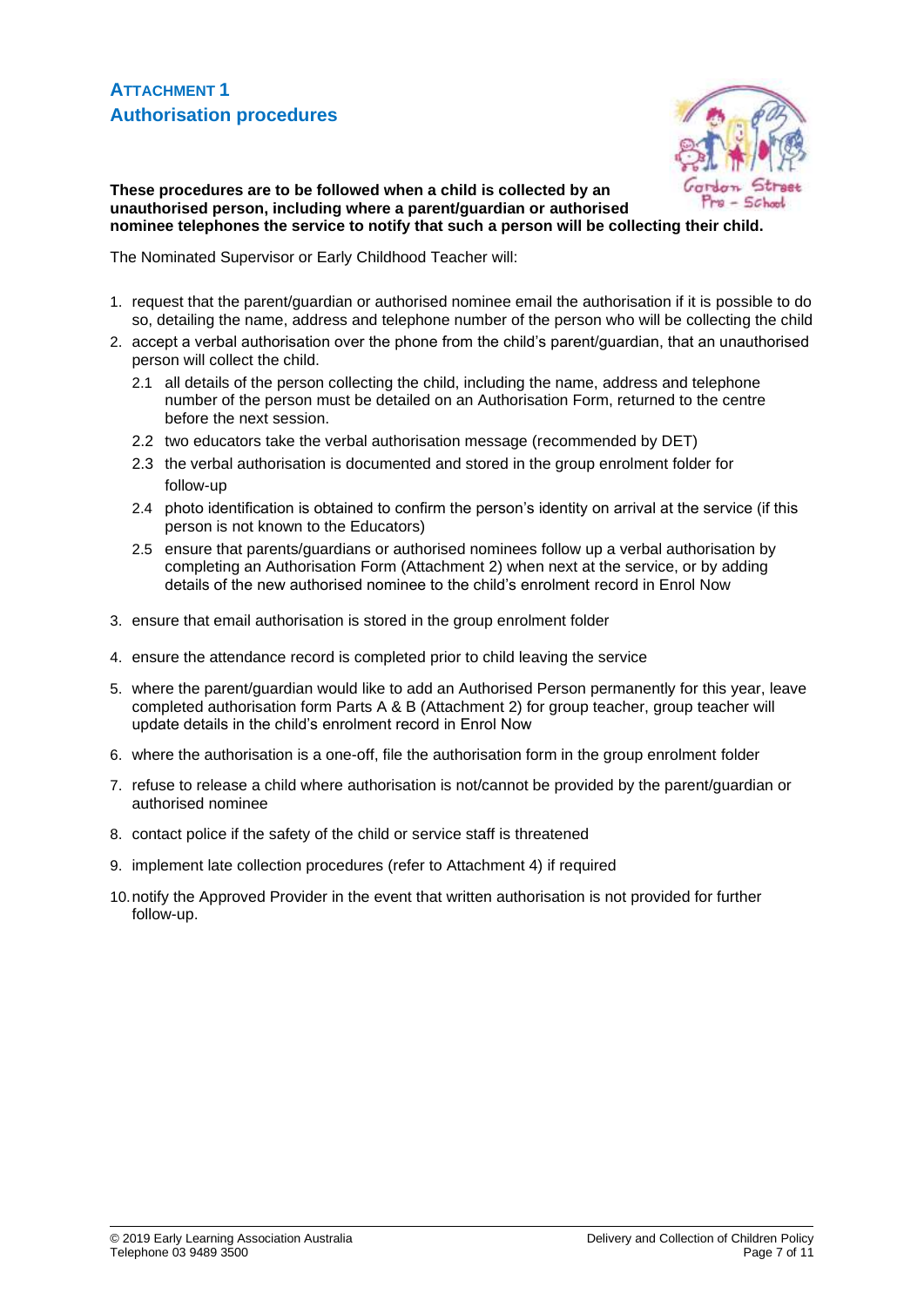### **ATTACHMENT 2 Authorisation Form - One off occasion**



To be used as a follow-up to a **telephone/email authorisation** when the **parent/guardian or authorised nominee is not at the service.**

| <u> 2000 - Jan James James Barnett, amerikansk politik (d. 1982)</u>                                                                                                             | authorised by telephone/email (please circle) |  |
|----------------------------------------------------------------------------------------------------------------------------------------------------------------------------------|-----------------------------------------------|--|
| to be                                                                                                                                                                            |                                               |  |
| collected from Gordon Street Pre School on _________________ by:                                                                                                                 |                                               |  |
|                                                                                                                                                                                  |                                               |  |
|                                                                                                                                                                                  |                                               |  |
|                                                                                                                                                                                  |                                               |  |
| This was a <b>one-off occasion</b> and this person is <b>not</b> to be added to my child's enrolment record as an<br>authorised nominee to collect my child on an ongoing basis. |                                               |  |
|                                                                                                                                                                                  |                                               |  |
|                                                                                                                                                                                  |                                               |  |
| This form will be kept in the group enrolment folder.                                                                                                                            |                                               |  |
|                                                                                                                                                                                  |                                               |  |

### **Authorisation Form - One off occasion - prior written authorisation**

To be used where the parent/guardian or authorised nominee is able to **provide prior written authorisation**

| from Gordon Street Pre School on _______________(date).                                                                                                                |  |  |
|------------------------------------------------------------------------------------------------------------------------------------------------------------------------|--|--|
| This will be a one-off occasion and this person is not to be added to my child's enrolment record as<br>an authorised nominee to collect my child on an ongoing basis. |  |  |
|                                                                                                                                                                        |  |  |
|                                                                                                                                                                        |  |  |
| This form will be kept in the group enrolment folder.                                                                                                                  |  |  |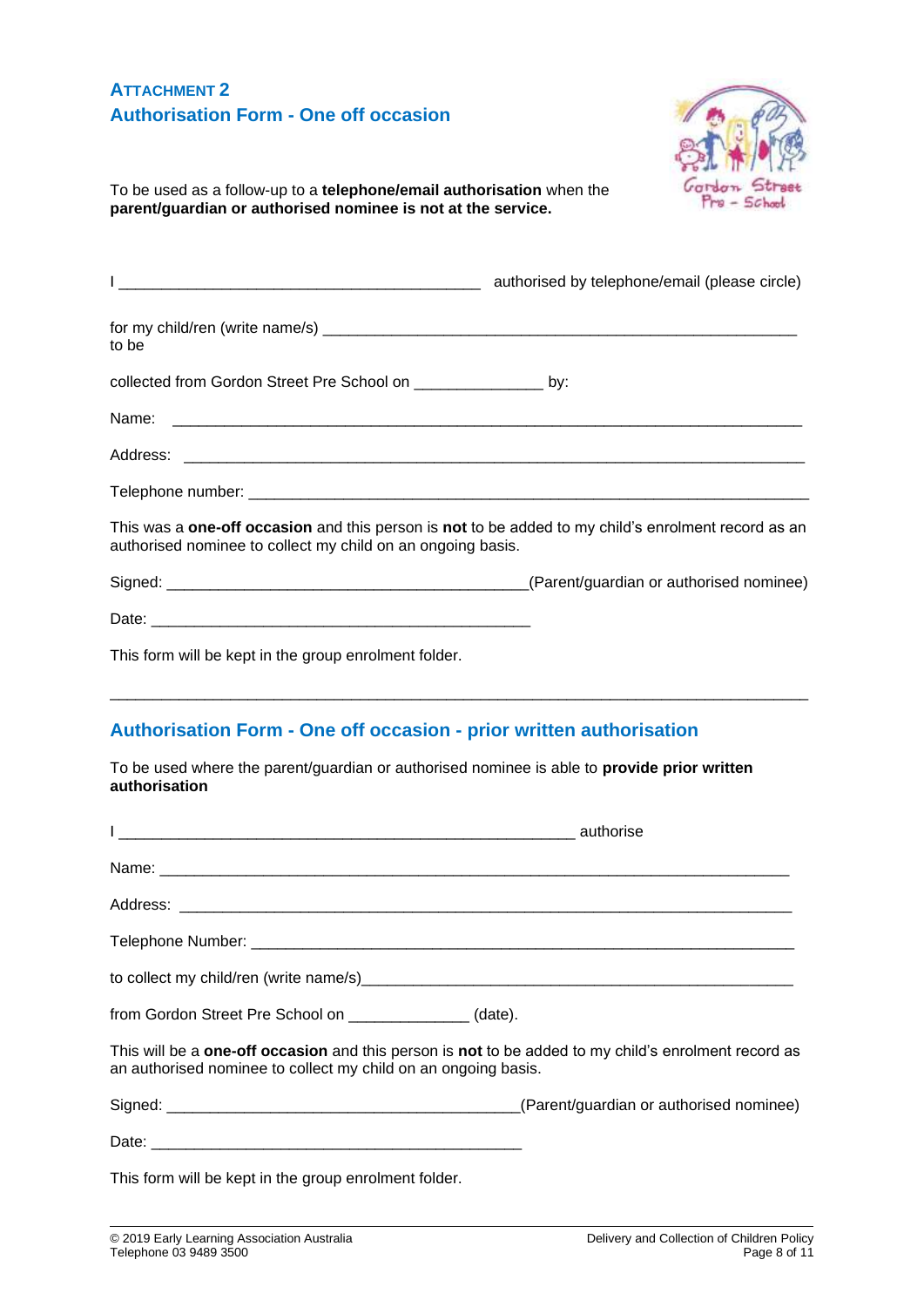| <b>ATTACHMENT 3</b> |                                                                  |
|---------------------|------------------------------------------------------------------|
|                     | <b>Authorisation Form - Permanently add an Authorised Person</b> |



To be used to **permanently add** an Authorised Person to your child's enrolment record in Enrol Now.

|                        |                                                                               | (Parent/Guardian Name),                 |
|------------------------|-------------------------------------------------------------------------------|-----------------------------------------|
|                        |                                                                               |                                         |
|                        | Nominate the following person as an Authorised Person:                        |                                         |
| Name:                  |                                                                               |                                         |
|                        |                                                                               |                                         |
|                        |                                                                               |                                         |
| <b>Authorisations:</b> |                                                                               |                                         |
|                        | Authorised to Collect (Authorised nominee)                                    |                                         |
|                        | Notification in the event of an emergency                                     |                                         |
|                        | Authorised to Consent to Medical Treatment                                    |                                         |
|                        | Authorisation for the administration of medication                            |                                         |
|                        | Authorised to authorise an Educator to take the child outside of the premises |                                         |
|                        |                                                                               | (Parent/guardian or authorised nominee) |
|                        |                                                                               |                                         |

An educator will update your child enrolment records in Enrol Now, this form will be kept in the group enrolment folder.

#### **Please return this form to your child's Educator, so your child's enrolment records can be updated.**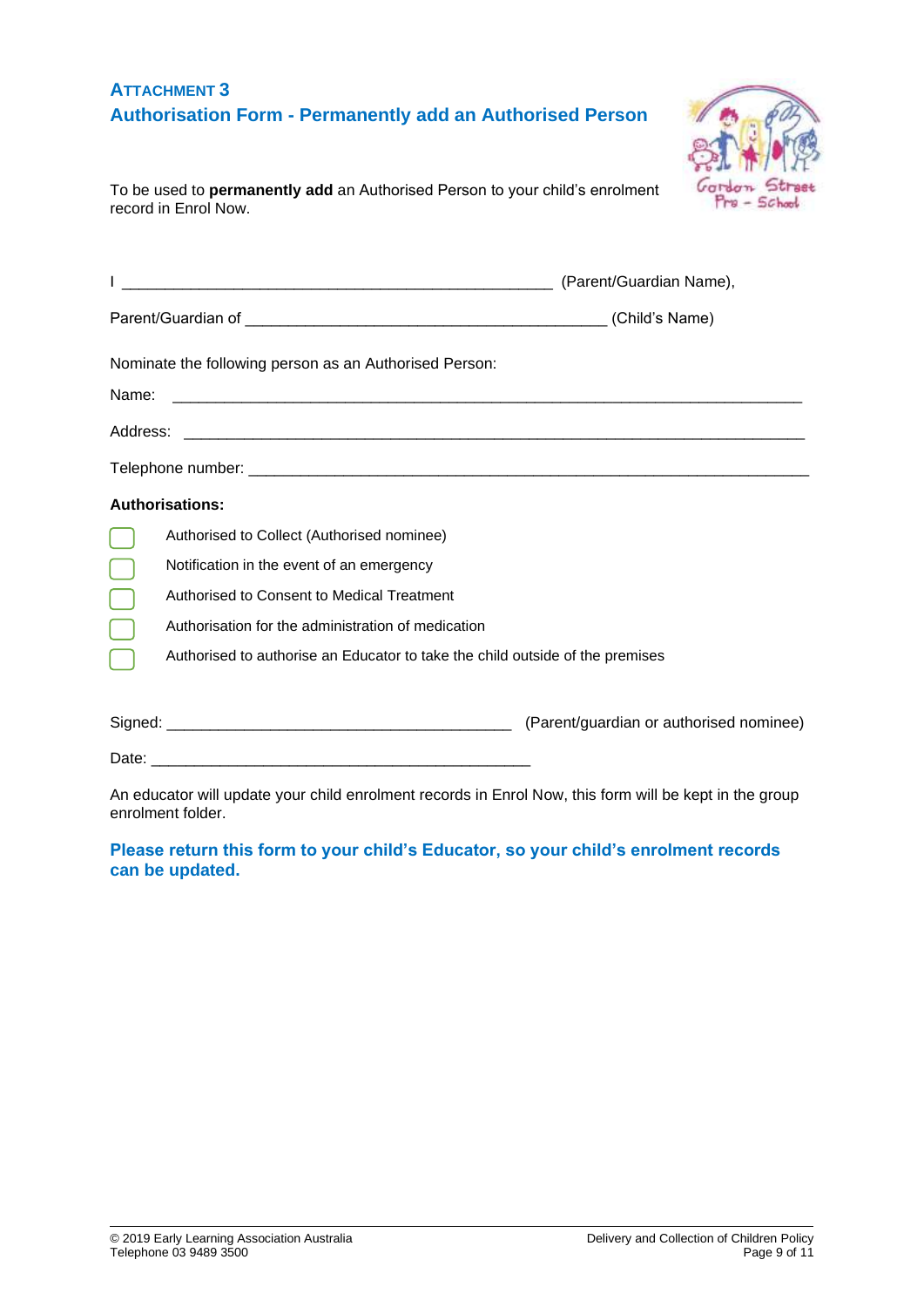### **ATTACHMENT 4 Procedures to ensure the safe collection of children**



Early childhood professionals have a duty of care not to endanger children at the service by knowingly placing them in a situation that could reasonably be expected to be dangerous, including releasing a child into the care of an inappropriate person (refer to *Definitions*).

Where an educator believes that the parents/guardians or authorised nominee may be ill, affected by alcohol or drugs, or not able to safely care for the child, the following procedures must be followed.

- Consult with the Nominated Supervisor or the Approved Provider, if possible.
- Advise the person collecting the child of their concerns and suggest contacting an alternative authorised nominee to collect the child.
- If the Nominated Supervisor or the Approved Provider fears for the safety of the child, themselves or other service staff at any time, contact the police immediately.
- Complete the Incident, Injury, Trauma and Illness Record and file in the Incident, Injury, Trauma and Illness Record folder.
- Inform the Approved Provider as soon as is practicable, and at least within 24 hours of the incident.
- Inform the Regulatory Authority (DET) within 24 hours of a serious incident occurring (refer to *Definitions*).